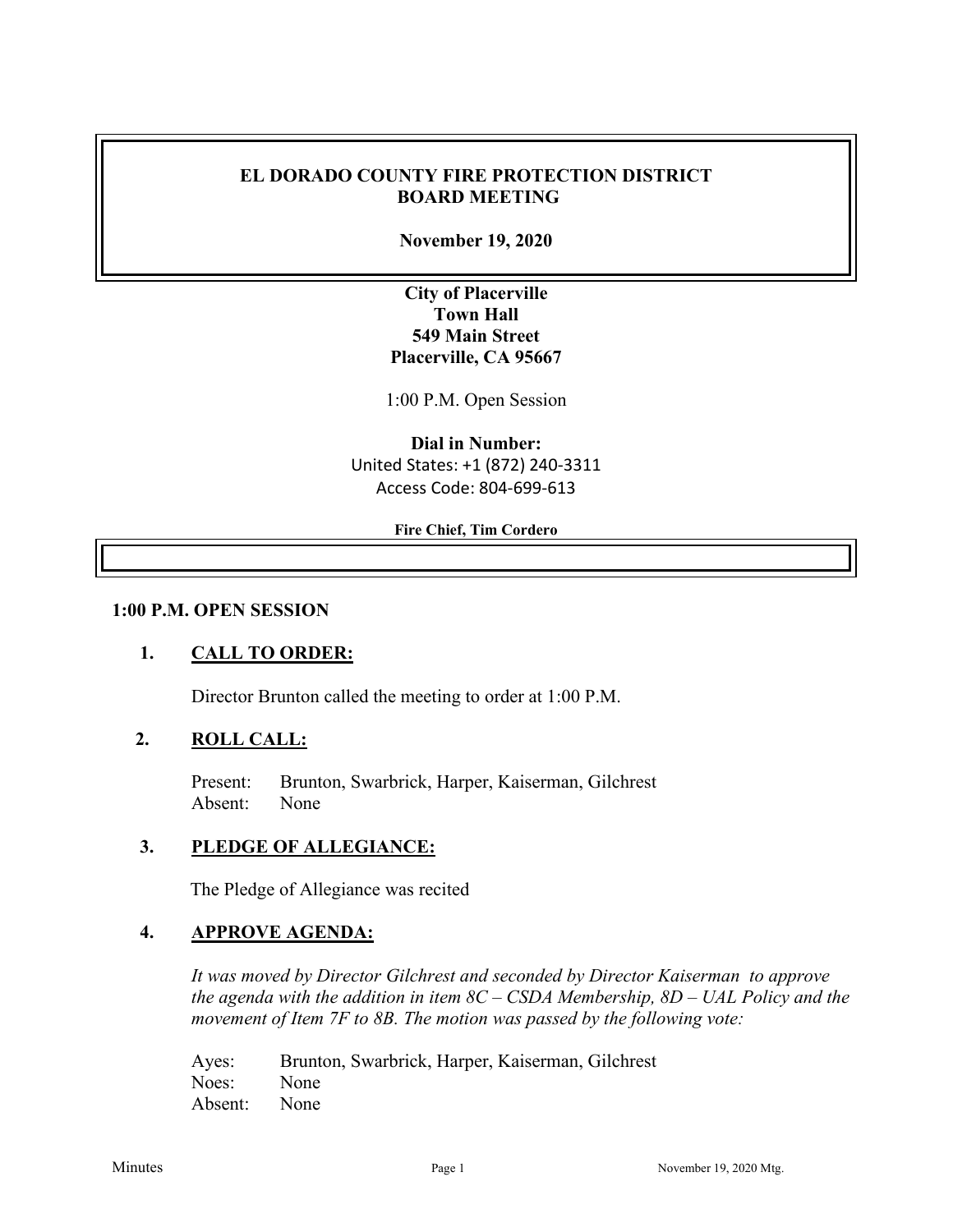## **5. CONSENT CALENDAR:**

 (All items approved on a single vote except those pulled for individual discussion and action).

- A. Minutes: October 15, 2020 Board Meeting
- B. Claim Payments/Deposits:

| District Claims: | <b>District Deposits:</b> |
|------------------|---------------------------|
| \$235,371.02     | \$109,538.00              |
| \$21,598.32      | \$15,698.62               |
| \$72,499.00      | \$7,891.00                |
| \$2,561.38       | \$6,558.00                |
| \$21,388.15      | \$2,705.00                |
| \$32,319.48      | \$33,489.55               |
| \$2,100.00       |                           |
| \$12,162.98      |                           |
| \$11,124.00      |                           |
| \$44,033.37      |                           |
| \$625.00         |                           |
| \$111,288.10     |                           |
|                  |                           |

*It was moved by Director Swarbrick and seconded by Director Kaiserman to approve the Consent Calendar with revisions as stated. The motion was passed by the following vote:*

|              | Ayes: Brunton, Swarbrick, Harper, Kaiserman, Gilchrest |
|--------------|--------------------------------------------------------|
| Noes: None   |                                                        |
| Absent: None |                                                        |

### **6. PUBLIC COMMENT:**

(Any person wishing to address the Board on any item that is not on the agenda may do so at this time. Public comments are limited to five minutes per person).

No public comment.

# **7. DEPARTMENTAL MATTERS:**

A. Resolution 2020-09 – Commending Engineer Michael Campbell

*It was moved by Director Gilchrest and seconded by Director Swarbrick to approve Resolution 2020-09 – Commending Engineer Michael Campbell. The motion was passed by the following vote:*

Ayes: Brunton, Swarbrick. Harper, Kaiserman, Gilchrest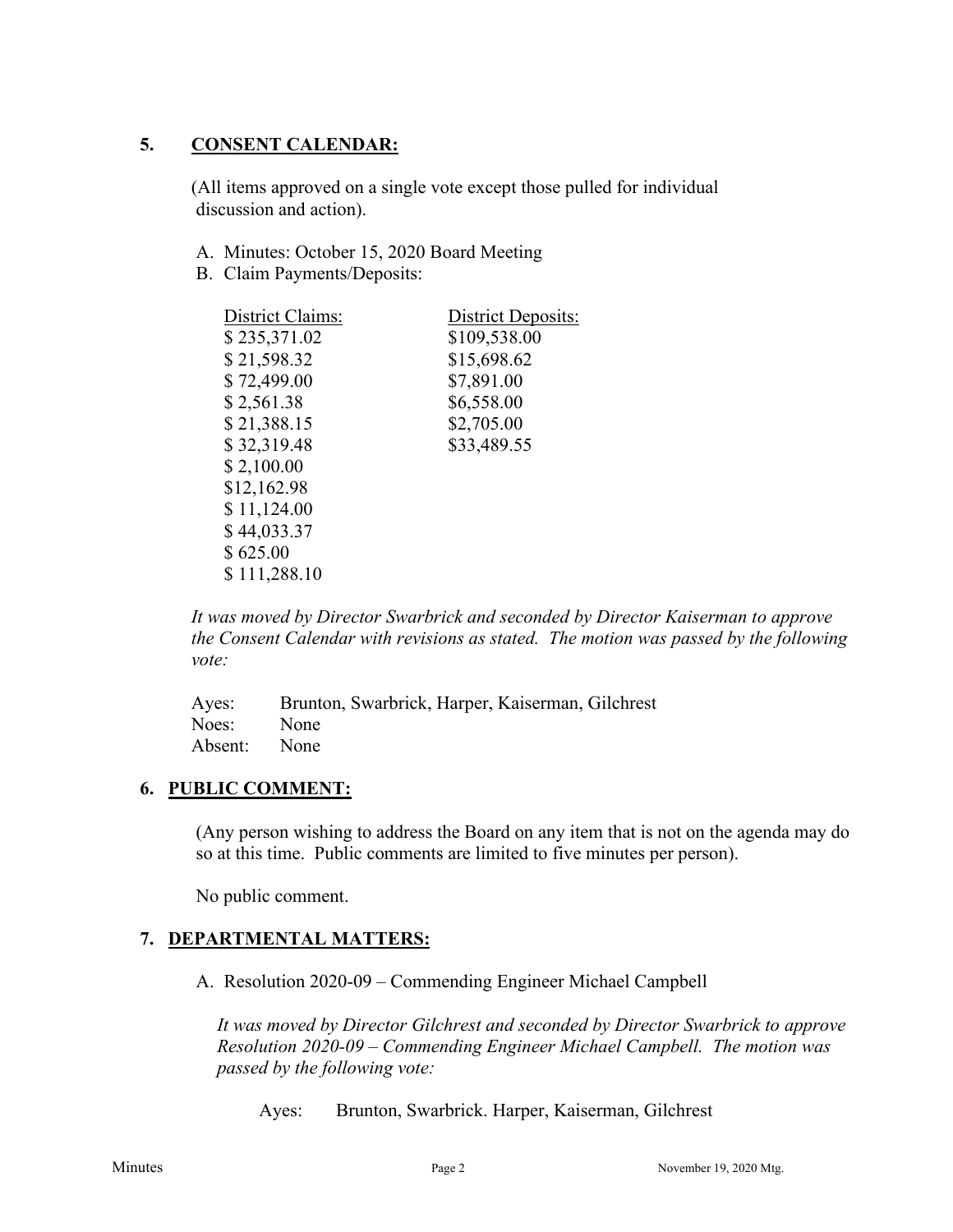Noes: None Abstain: None Absent: None

B. Resolution 2020-10 – Commending Gina Tassinari

*It was moved by Director Gilchrest and seconded by Director Swarbrick to approve Resolution 2020-10 – Commending Gina Tassinari. The motion was passed by the following vote:*

Ayes: Brunton, Swarbrick. Harper, Kaiserman, Gilchrest Noes: None Abstain: None Absent: None

- C. Amador Plan Presentation
	- Chief Lindgren
- D. Fiscal Year 20/21 Combined Tax Report
- E. Apparatus Replacement Plan
	- Chief Lohan
- F. Resolution 2020-11 Community Power Resiliency Allocation to Special Districts Program.

*It was moved by Director Gilchrest and seconded by Director Kaiserman to approve Resolution 2020-11 – Community Power Resiliency Allocation to Special Districts Program. The motion was passed by the following vote:*

Ayes: Brunton, Swarbrick. Harper, Kaiserman, Gilchrest Noes: None Abstain: None Absent: None

G. Review & Approve Service Plan for Island Annexation

*It was moved by Director Swarbrick and seconded by Director Harper to approve Service Plan for Island Annexation. The motion was passed by the following vote:*

Ayes: Brunton, Swarbrick. Harper, Kaiserman, Gilchrest Noes: None Abstain: None Absent: None

- H. Board Discussion
	- Cancelation of Decembers Board Meeting

The Board agreed to cancel the Regular Scheduled December Board Meeting.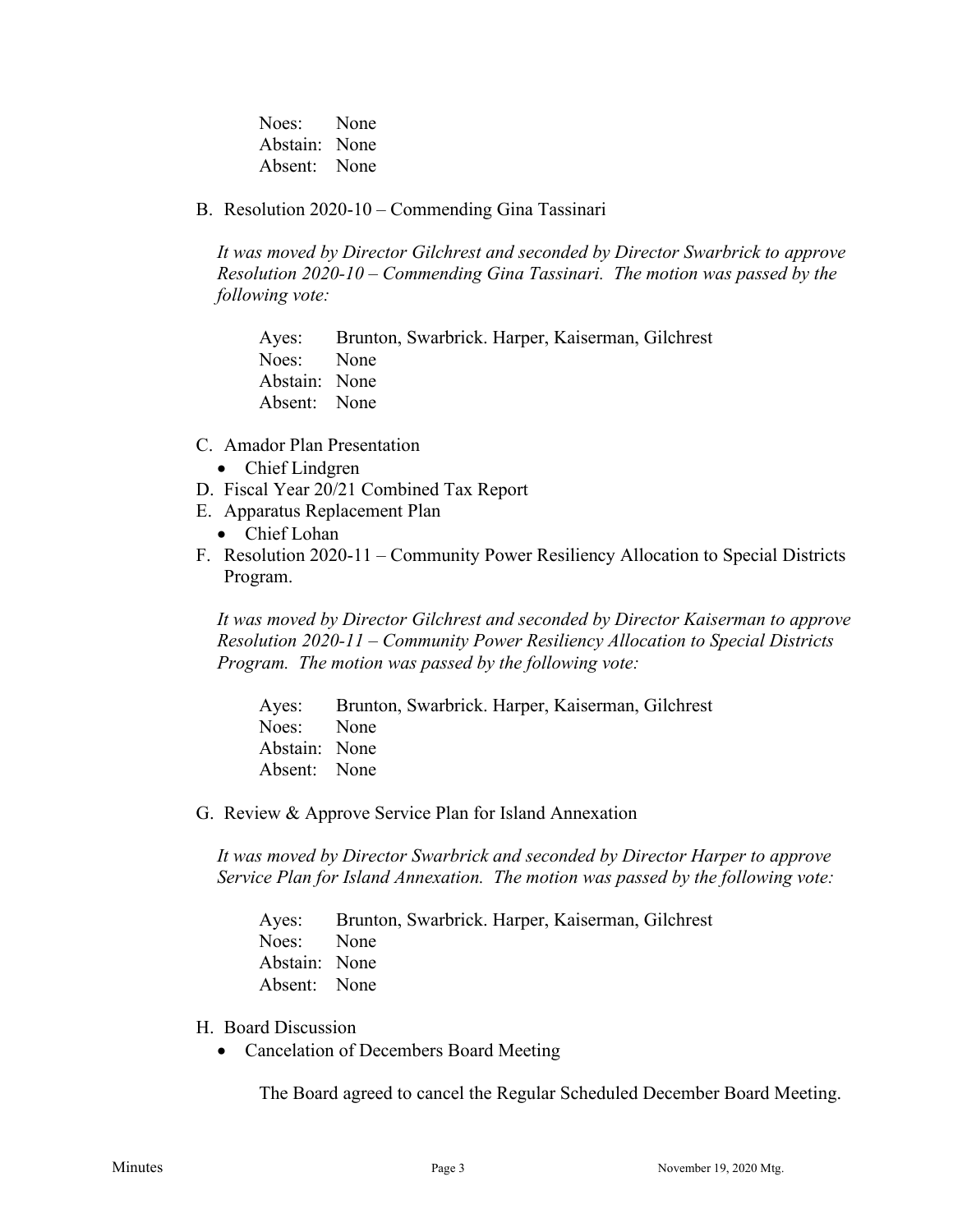#### **8. BOARD MATTERS:**

- A. Board Training
	- Training for New Board Members

Director Gilchrest stated at the last Budget and Finance committee they discussed having the Human Resources Committee develop an Onboarding Policy for new board members. The Board unanimously agreed.

B. Board Policy – 1040 - Health and Dental Benefits for Board Members – 4030 – Remuneration and Reimbursement

*It was moved by Director Gilchrest and seconded by Director Swarbrick to approve Policies 1040 – Health and Dental Benefits for Board Members and 4030 – Remuneration and Reimbursement with revisions as stated. The motion was passed by the following vote:*

Ayes: Brunton, Swarbrick. Harper, Kaiserman, Gilchrest Noes: None Abstain: None Absent: None

#### C. Board Discussion

• CSDA Membership

Director Gilchrest read an email of support from Dan Haverty to join CSDA. (Available at the District Administrative office upon request.)

Director Gilchrest stated he feels this is invaluable and it is something the Board should be looking at.

This item was tabled - to be looked at after the District sees a potential cost saving with the Amador Plan.

D. UAL Policy

Director Gilchrest to send out a query to contacts through CSDA Network to see what Special Districts might be able to provide regarding UAL Policy. To report back to Board.

## **9. COMMITTEE REPORTS:**

#### **Standing Committees:**

### **A. Strategic Planning**

No Report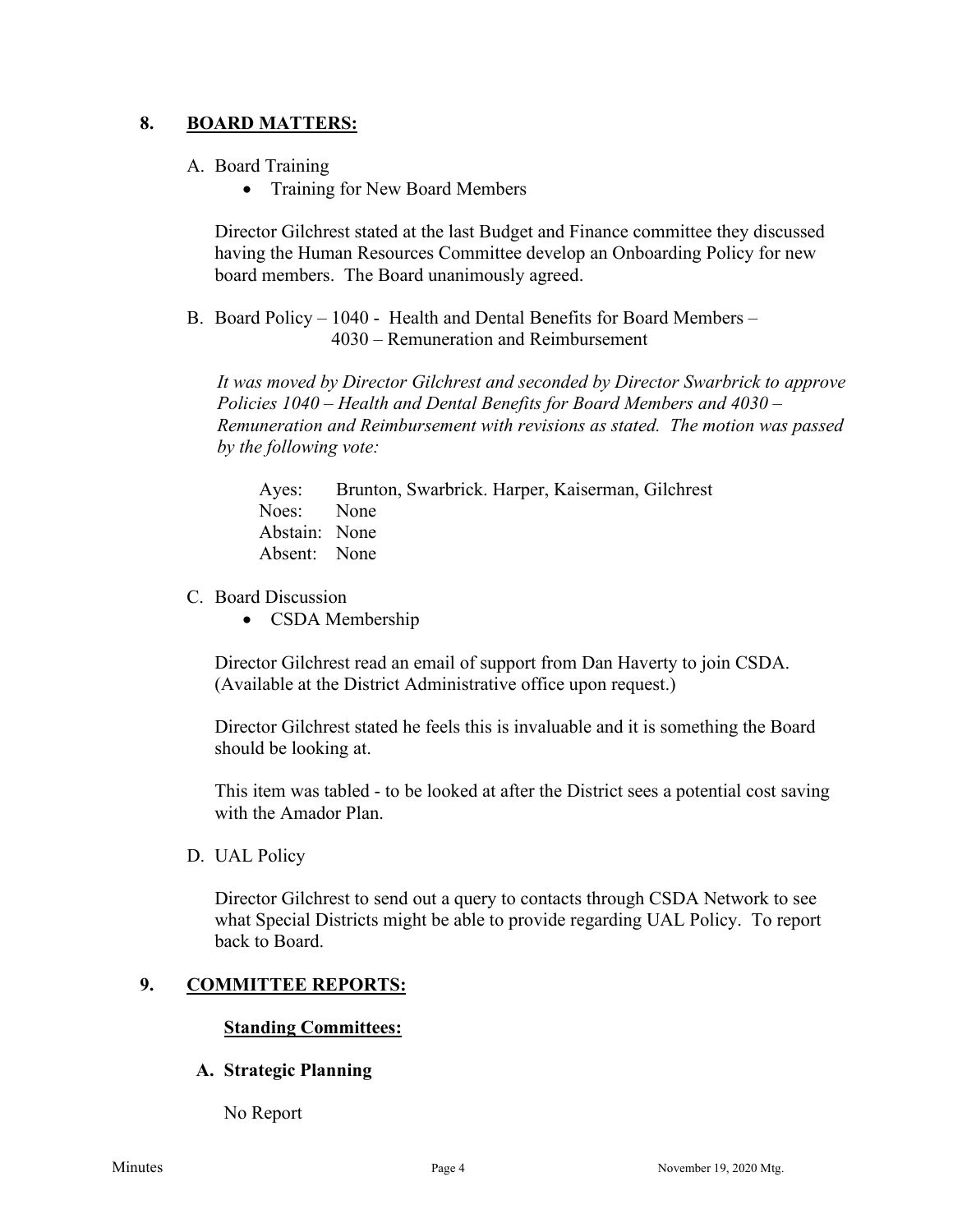### **B. Budget and Finance (**Kaiserman, Gilchrest)

Director Kaiserman stated the following items where discussed at the November 12, 2020 meeting:

- Review and discuss expenditures
- Discuss AstroGov program, to be discussed at the January meeting.
- Chief Dutch to give a UAL white paper at the beginning January
- Establishment of a UAL Policy.
- Discussed the use of development fees after the nexus study is approved
- Discussed the \$132,000 grant for radios
- JPA fixed contract
- Onboard Policy for new board members.

### **C. Communications & Outreach** (Brunton, Gilchrest)

Scheduled to meet December 7, 2020.

### **Ad-hoc Committees:**

**A. Facilities and Equipment** (Brunton, Kaiserman)

No Report

**B. Human Resources** (Swarbrick, Harper)

No Report

### **C. Operational Strategic Planning** (Swarbrick, Kaiserman)

Director Kaiserman stated the following items where discussed at the meeting held on November 3, 2020:

- Health and Wellness
- PPE- deacon procedures and SOG
- Cancer Prevention, Reduction, Awareness

### **10. CORRESPONDENCE AND COMMUNICATION:**

- Fire Engine Response Statistics.
- Medic Unit Response Statistics.

# **11. FIRE CHIEF'S REPORT:**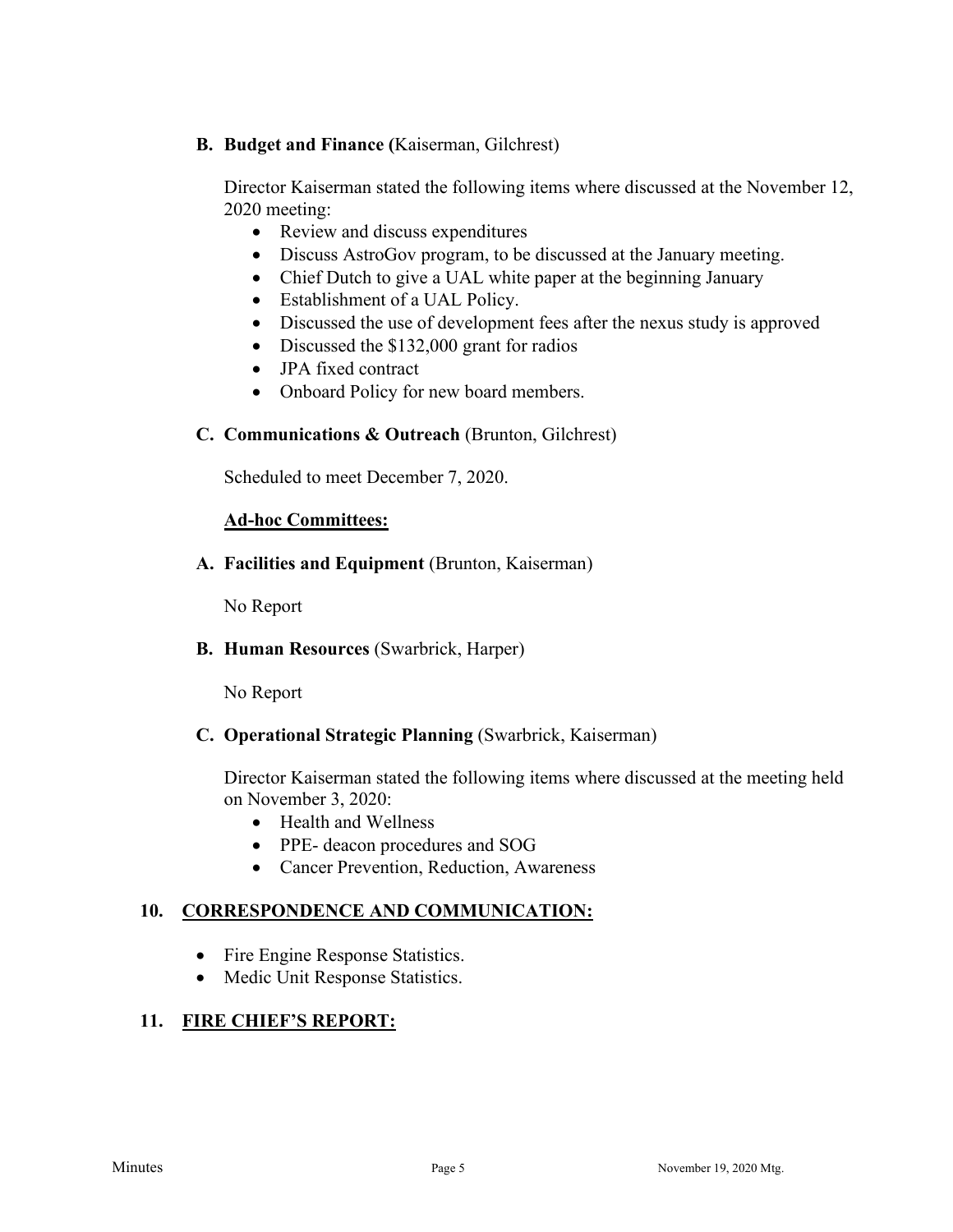- JLMC- The committee continues to work towards a final business plan to present to the Board. During the Week of November  $2<sup>nd</sup>$ , members of the JLMC met with crews on all 3 shifts to discuss the framework of the plan and obtain input and feedback.
	- o Plan for a business model change is coming together, finalizing some details, and putting together the presentation and financial reports
- CARES Act funds Chief Williams and FF Duncan are working through the purchasing and tracking process. Monthly updates are submitted as required.
	- o The JPA also received CARES Act Funds for equipment, there are some residual funds, which may be used for loss time / increased costs due to COVID -19, ECF has submitted for the overtime costs incurred on the medic units for COVID-19 exposures – roughly \$27k
- Firefighter Tyler Ott has completed his 12-month probation. We also have two new FF/P's that have started, Jason Vogeli and Cole Roth, both are assigned to Station 28 currently. We have 3 FF's scheduled for the Sacramento City Fire Academy on January 4th, we will also be sending Captain Adams as a DI.
- JPA Update
	- o Captain Stirling and I met with Deputy Director Jorgenson to discuss the fleet and status / history of the remount processes.
	- o Transition at the JPA director roles has completed with Directors Veerkamp and Jorgenson in place.
	- o County is looking into expanding the roles of CSA-7 to provide funding to the vegetation management program. The County Fire Chiefs met with the CAO and Deputy CAO to review the proposed plan. The County Chiefs and JPA will be looking for additional information on the proposal.
- COVID-19 Our crews continue to remain diligent with our protocols for COVID-19, we have one positive case with roughly 8-9 primary exposures.
- City of Placerville
	- o Continue to work with City staff, attending staff meetings and City Council
	- o We have had several discussions with the City of Placerville regarding their outdoor dining with regards to the change in weather and change in the County status. Captain McKay and Captain Stirling continue to work with the City. Mainly involving heating.
	- o The City is working on an RFP for a feasibility study for a joint public safety facility. We will host a joint City / ECF presentation and review, to review RFP's
- Administration
	- $\circ$  AFG Grant for Ladder 26, unfortunately we were denied the request for this grant
	- $\circ$  Laura Land has assumed the full roll of the payroll department she is doing very well. We are in the process of completing paperwork with PERS to allow Gina Tassinari to work as a retired annuitant – should the need arise. Back-up plan only – as needed.
	- o LAFCO process for the Blossom AT&T Annexation has been completed